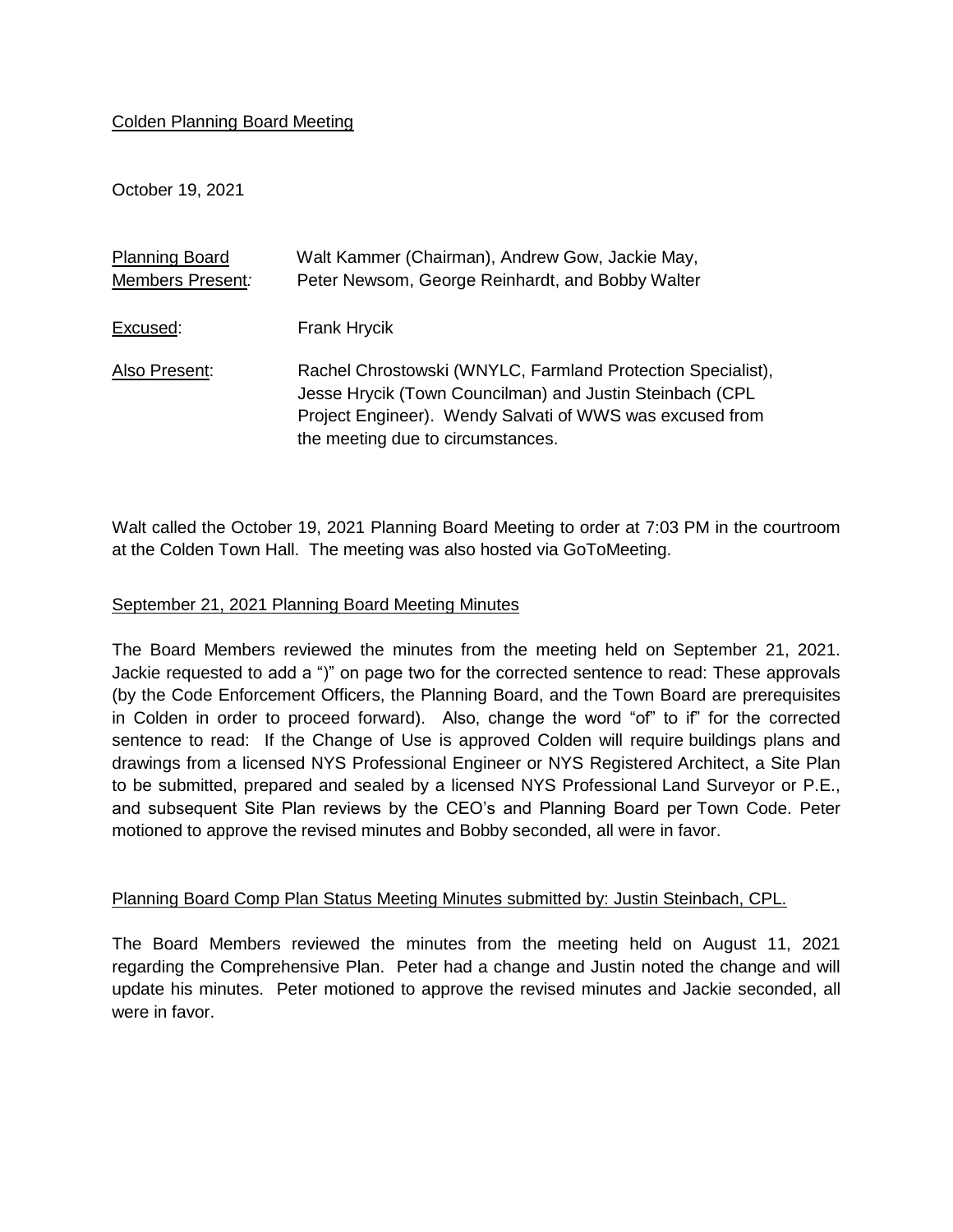# Planning Board AFPP Meeting Minutes submitted by: Wendy Salvati, WWS.

The Board Members reviewed the minutes from the meeting held on September 21, 2021 regarding the Comprehensive Plan. Peter motioned to approve the minutes and George seconded, all were in favor.

### Consultant Update for Comprehensive Plan Status per Consulting Agreement with CPL:

Walt turned the meeting over to Justin to give his presentation regarding the Town of Colden Comprehensive Plan update. Justin reviewed the preliminary mapping, Census background, feedback input and output from Planning Board Members. Also, a date needs to be scheduled for the Outreach Program/ Public meeting to be held at the Colden Firehall north on the hamlet, in the near future. *(Editor Note: The date was subsequently established as December 1, 2021 at 6:30PM at the Fire Hall facility).*

Justin reviewed the demographics of the area from 2000, 2010, and 2019 before discussing the outreach plan setup. The public comment meeting will start with a formal presentation by CPL and WWS regarding the purpose, scope, and importance of the Colden Comprehensive Plan as well as the new Colden Agriculture and Farmland Protection Plans. After the formal presentation the meeting will consist of "breakout sessions" at several tables, each of which will have a topic area for getting citizen feedback, comments, and concerns on that area. Justin discussed having a specific table for the Agricultural and Farmland Protection Plan development at the outreach meeting. That breakout-session table's goal is to get feedback from local Farmers and educate the public at the same time. The first table would be dedicated to Land Use and Zoning. The second table would be for Community Resources, such as unique features in the Town of Colden. The third table would be for Agricultural issues, and will help map local farms and farming operations in the area. Justin would like to have a follow up online survey for attendees to complete after the outreach meeting, and perhaps other methods of getting continued citizen feedback for selected topic areas.

Justin asked for questions and comments from the Planning Board Members. Jackie wanted to know who would run the Outreach meeting. Justin responded that Wendy and he will operate the tables but encouraged Planning Board Members to attend as well. The Planning Board members would be observers, but would likely respond to specific questions asked by the public. The goal is solicit citizen input and not direct the flow of information, thus the PB's status as attendees rather than presenters.

Walt asked Justin about logistics of hosting the meeting, specifically if compliance with Colden's virtual meeting initiative would be possible. Justin didn't think a live streamed meeting *of the breakout session table discussions would work* but offered the option of a pre-recorded virtual visit of the tables to be reviewed on a website in some manner to be defined. Walt asked for a date to be set by Justin and Wendy so postcards can be mailed to Colden Residents (editor note: date established later as 12/1/21). Walt reviewed that all the specifications of the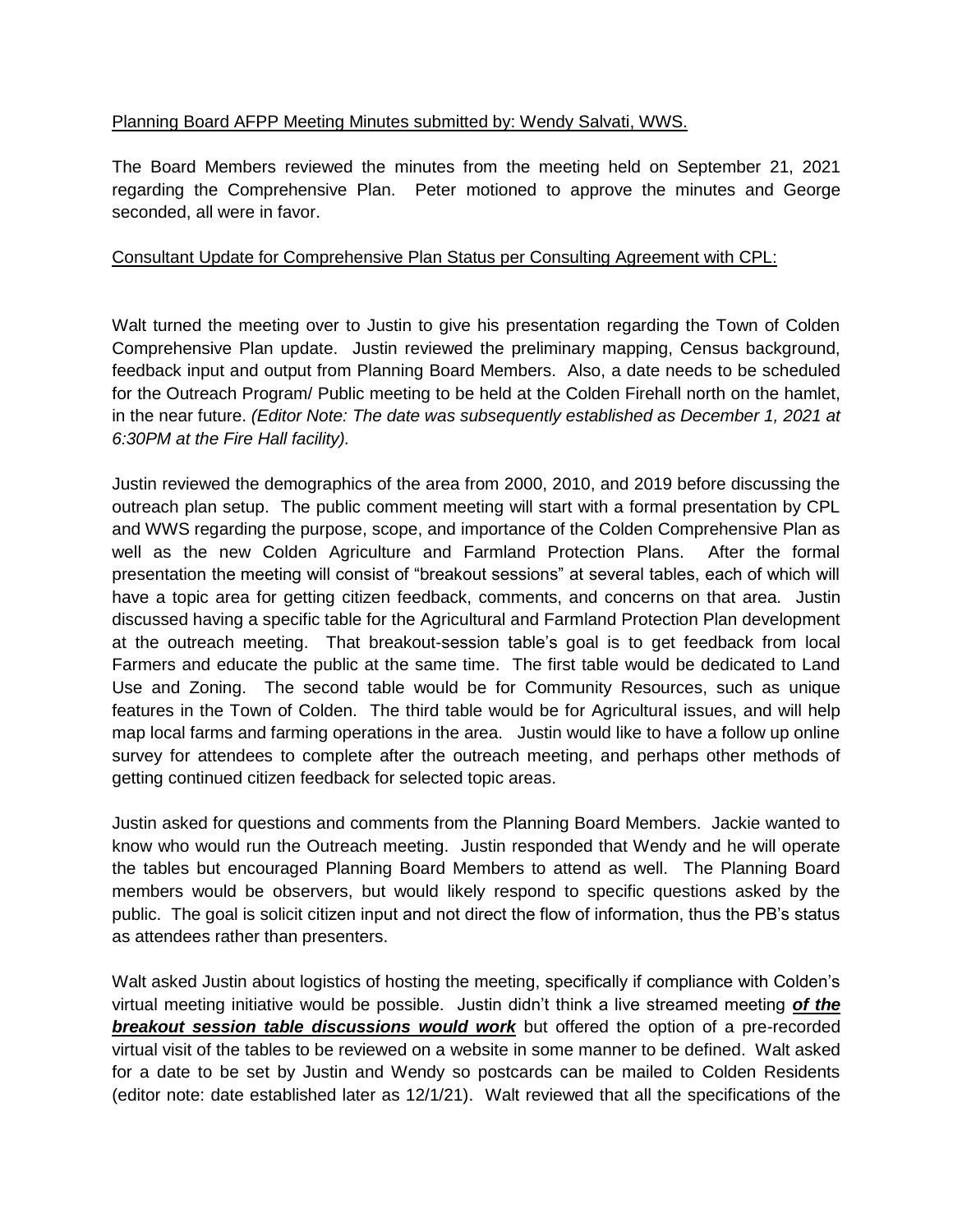consulting contract agreements must be met for the sessions, including documentation and reporting. Justin acknowledged that. Walt offered to contact the Springville Journal, East Aurora Advertiser, and the Arcade Advertiser to post the Outreach meeting press release once the date is set. Walt asked Justin for a plan to keep track of Colden Residents that will attend the meeting the session versus attendees not landowners or residents of Colden. While we solicit public input from all attendees the feedback, concerns, and comments from landowners and residents of Colden must be identified and given more weight during formulation of the new Colden Comprehensive Plan as well as Colden's new Ag & Farmland Protection Plan. Farmers leasing farm/cropland in Colden should be identified also and their concerns noted with that annotation included. Justin responded that the attendees will be asked directly for their Township (implied also was landowner status if citizen owns land in Colden, but does not have their residence in Colden; there are a significant number of landowners who fall into that category). Walt made reference that non-Residents on the various "Colden specific" Facebook pages are allowed to join and comment on posts without regard to their residency or landowner status in the Town. That is fine, but once again, Colden landowners and residents should be suitably noted for the above reason(s). Justin mentioned that a pre-registration might be required anyway due to ongoing COVID restrictions and attendance limits due to the size of the Fire Hall versus Social Distancing mandates, if any, on the date of the session since at some attendance level it will be declared a "public gathering" and may require data for contact tracing per NYS. Walt reviewed the schedule assuming the meeting in mid-November as originally expected, but Justin (consistent with prior dialogs with Wendy Salvati on the AFPP) requested early December instead.

Walt reviewed that the signed contract with Wendy regarding the grant for the NYSDAM funding award. The NYSDAM AFPP grant is active and the Town can draw against it. COVID has delayed the formal agreement but our point of contact at NYSDAM wants the work to proceed now and his team agrees. Additional documents will be forthcoming as backlogs in Albany are processed but Albany wants Colden to proceed with the awarded work scope for the AFPP.

### Other Miscellaneous PB Updates:

On a related matter, Walt reviewed the NY Farm Bureau Newsletter about the proposed Green Amendment to the NY State constitution, and encouraged Planning Board Members to listen to the webinar at the referenced link.

Walt reviewed that Colden's latest High Impact Area Goal was approved by NYSERDA for our Clean Energy Community status rating. That new milestone was CEO completion of the new NYSERDA Code Enforcement Officer training for renewable energy.

Walt gave an update regarding the NYSEG tower on Center Rd. Walt mentioned that the information was reported as a Wind Turbine Farm instead of a tower replacement on a Facebook page, which was totally incorrect and without basis. Jim DePasquale (Town Supervisor) addressed the issue and posted the correct information on social media and the Town's web site to clarify the confusion.